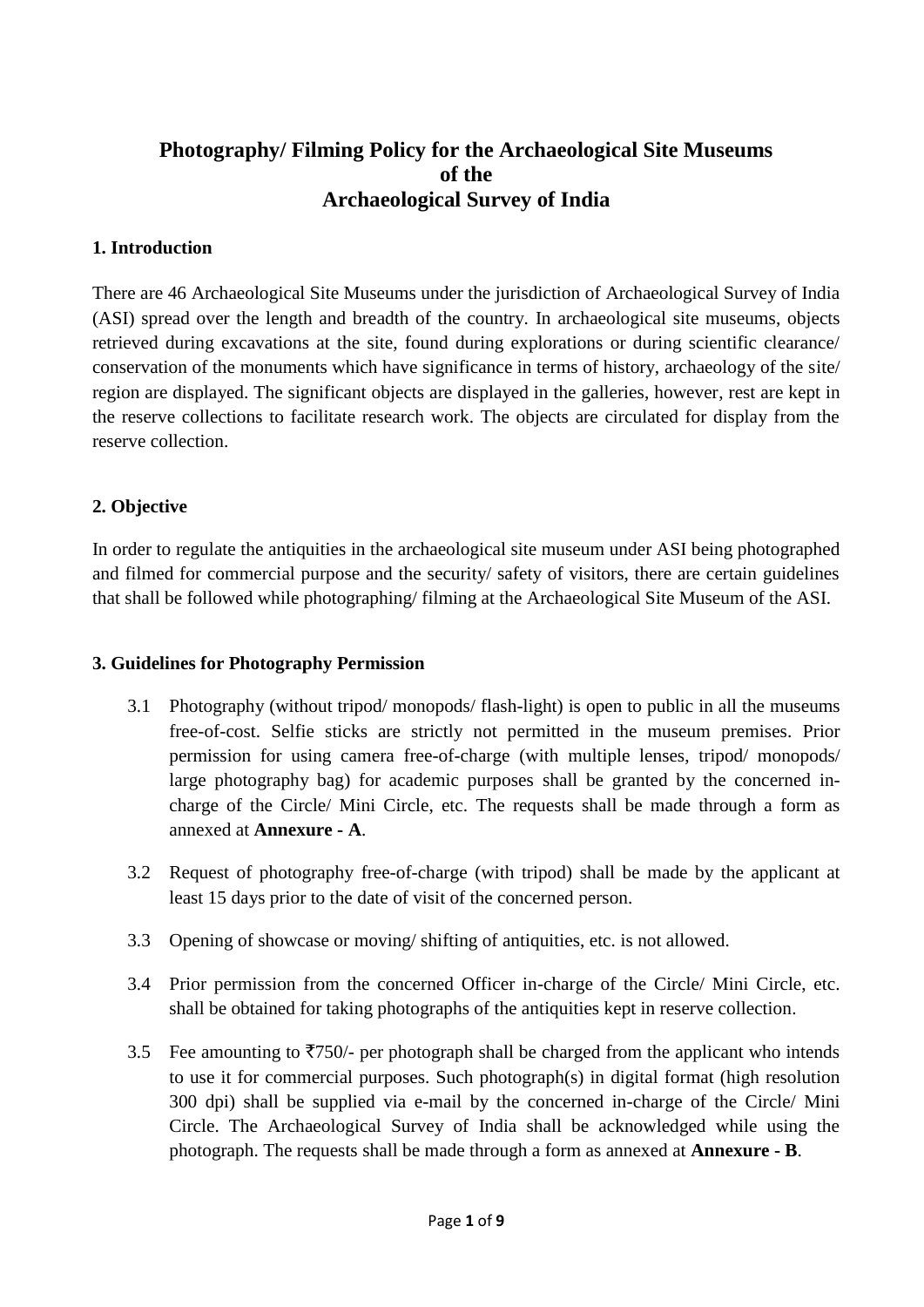3.6 The request for photograph(s) used for commercial purposes shall be made directly to the concerned in-charge of the Circle/ Mini Circle. Payments shall be made using Demand Drafts or through e-payments.

## **4. Guidelines for Filming/ Video Shooting Permission**

- 4.1 "Filming" [as defined in the Ancient Monuments and Archaeological Sites and Remains Act, 1959 **<sup>1</sup>** ] permission for academic and commercial purposes shall be granted by the concerned Officer in-charge of the Circle/ Mini Circle, etc.
- 4.2 Fee for filming  $\overline{50,000}$ /- (non-refundable) (per day for single museum) and  $\overline{510,000}$ /-(refundable) as a security money [subject to revision]. The fee may be exempted in case of Central and State agencies carrying out filming by their own resources and not on contract. However, the Director-General, ASI, will be the competent authority to grant such exemptions.
- 4.3 Due acknowledgment shall be given to the Archaeological Survey of India.
- 4.4 Request of filming/ video shoot along with camera crew shall be made by the applicant at least 15 days prior to the proposed date of shoot.
- 4.5 Documents required for the filming along with the form are annexed at **Annexure - C**.

### **5. Terms and Conditions**

1

- 5.1 No extraneous materials such as water, oil, grease or like shall be applied on the object or part thereof.
- 5.2 The photography and filming shall be carried out only in the presence of the concerned museum in-charge.
- 5.3 Use of any artificial lights (except existing museum lights) including flash-light synchronised with the exposure of camera is prohibited on certain objects, as indicated below –
	- 5.3.1 *Works on paper, textiles, naturally occurring dyes, oil paintings on canvas, murals, wood, bone and Ivory and other materials painted or coloured come under the extremely susceptible to light damage category. In any circumstances, such objects should never be photographed using flash-light or any kind of alternative artificial light.*

**<sup>1</sup>** *"filming", together with its grammatical variations and cognate expressions, means the preparation of a cinematographic film [including video film] with the aid of a camera which is capable of taking films of more than eight millimeters and which requires the use of a stand or involves other special previous arrangements.*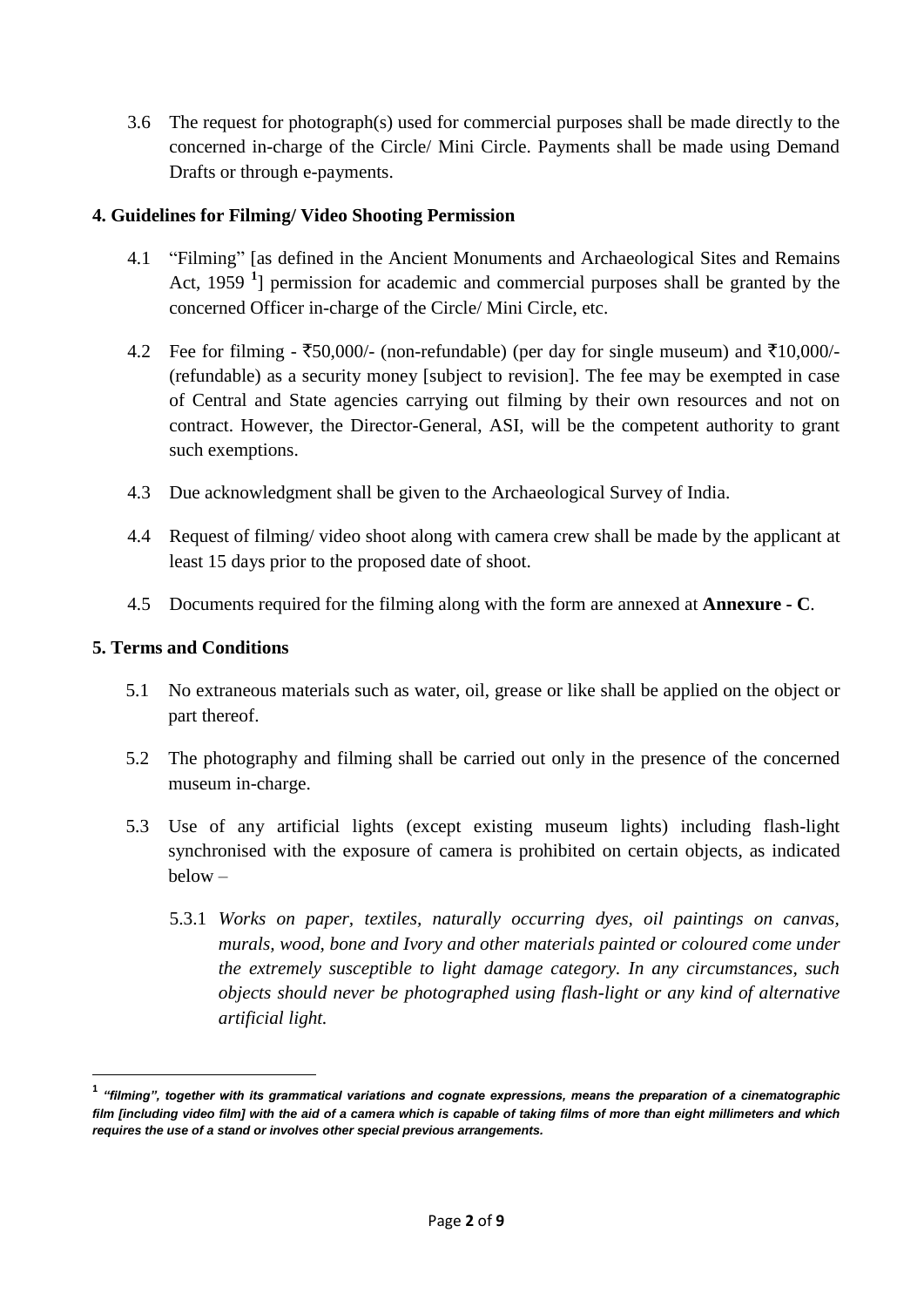- 5.3.2 *Not susceptible objects to light damage such as metal, stone, most ceramics, glass, that have largely been used outdoors or have otherwise lost their natural colouring through design or use, etc. can be photographed under controlled artificial light of about 650 Lux/ hour.*
- 5.4 Any act, which may cause damage or injury to any antiquity/ artifact or part of it, shall not be undertaken. In case of any damage/ loss, the security money deposited for filming would be forfeited and further, the licensee will have to settle any such claim arising out of the damage, injury or loss of any antiquity/ artifact.
- 5.5 Photography and filming shall not obstruct or hamper or limit the movement of visitors who may lawfully be within the precincts of the museum. It shall not restrict the accessibility of exhibitions, entrances/ exits, doorways, pathways and high traffic areas.
- 5.6 Five copies of publication should be supplied free-of-cost to the Archaeological Survey of India immediately following the final editing of publication. Photographs and films may not be sold, reproduced, distributed or otherwise commercially exploited in any manner without prior permission of the Archaeological Survey of India.
- 5.7 Film and television programs shall provide Archaeological Survey of India with an on screen end credit.
- 5.8 Works of art incorporated in the publication or film shall carry the artist/ author's name and the correct title of the work.
- 5.9 Permission for photography/ filming shall be non-transferable and shall be valid for specified date(s)/ period.
- 5.10 Photo-identity proof preferably passport/ official ID/ Voter ID/ Aadhar/ Driving Licence, etc. shall be presented to the in-charge of the concerned museum(s).
- 5.11 The permission so granted shall not include entrance fee as applicable. Entire team/ individual shall purchase the entry ticket.
- 5.12 Photographs and films will not be used or portrayed to trivalise, sensationalize or demean the objects or the museum.
- 5.13 It shall be sole responsibility of the concerned individual and/or film production unit that the image or the film does not defame, libel or slander any person, infringe any Copyright, Trademark, privacy, confidentiality or publicity of any person, breach any laws, rules, codes and guidelines. The Archaeological Survey of India or concerned museum shall have no responsibility or liabilities of any nature, whatsoever, concerning the foregoing matters.
- 5.14 No press release referring to the museum in any promotional material will be issued without prior permission of the Archaeological Survey of India.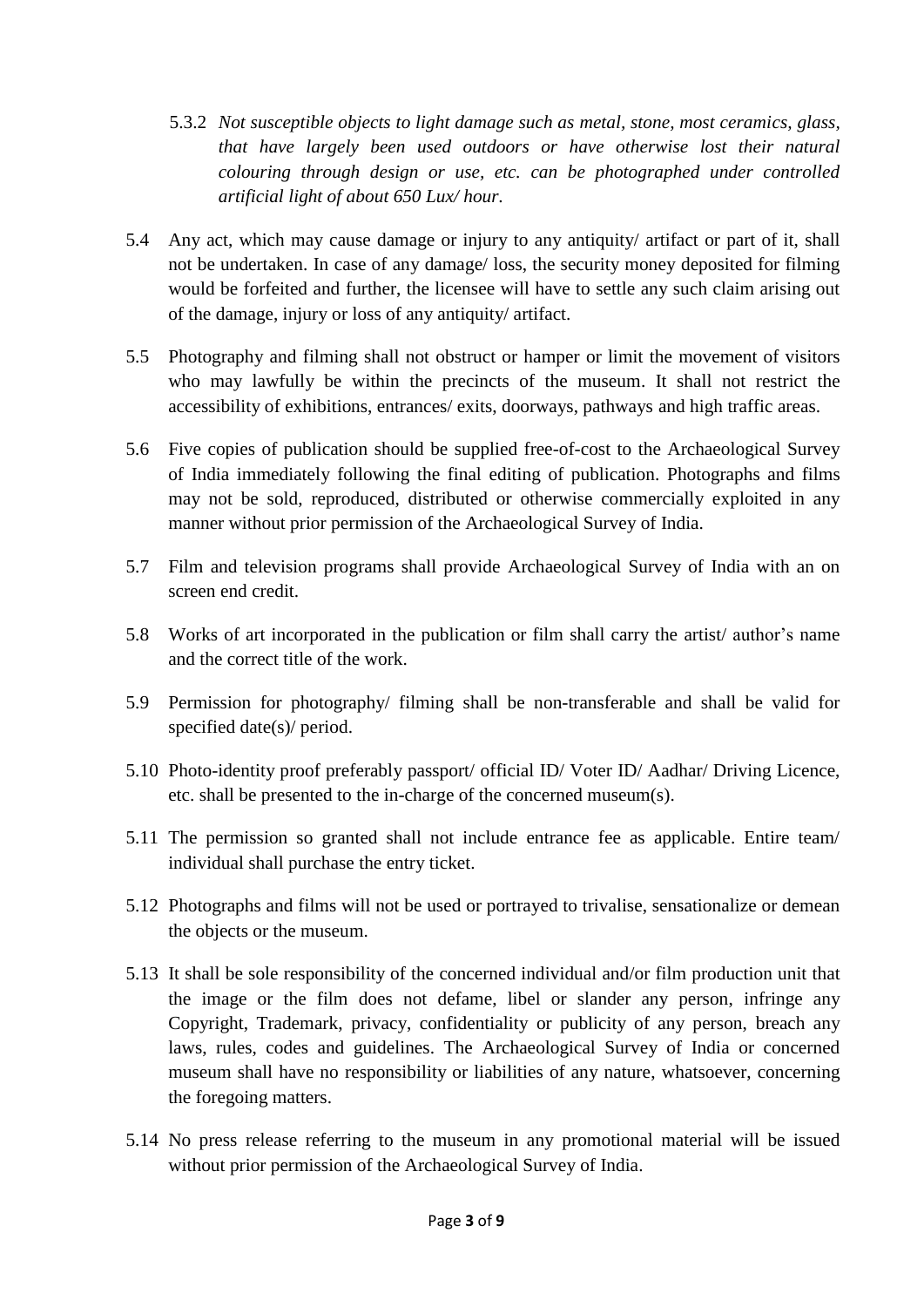- 5.15 Any other condition, which the local official put forth in the larger interest of the safety and security of the antiquities / artifacts, Government property as well as staff and visitors in the museums, shall be abiding on the agency or person seeking permission.
- 5.16 The above guidelines/ terms and conditions are subject to change without prior notice. Visitors are advised to see the website of the Archaeological Survey of India from timeto-time for any changes.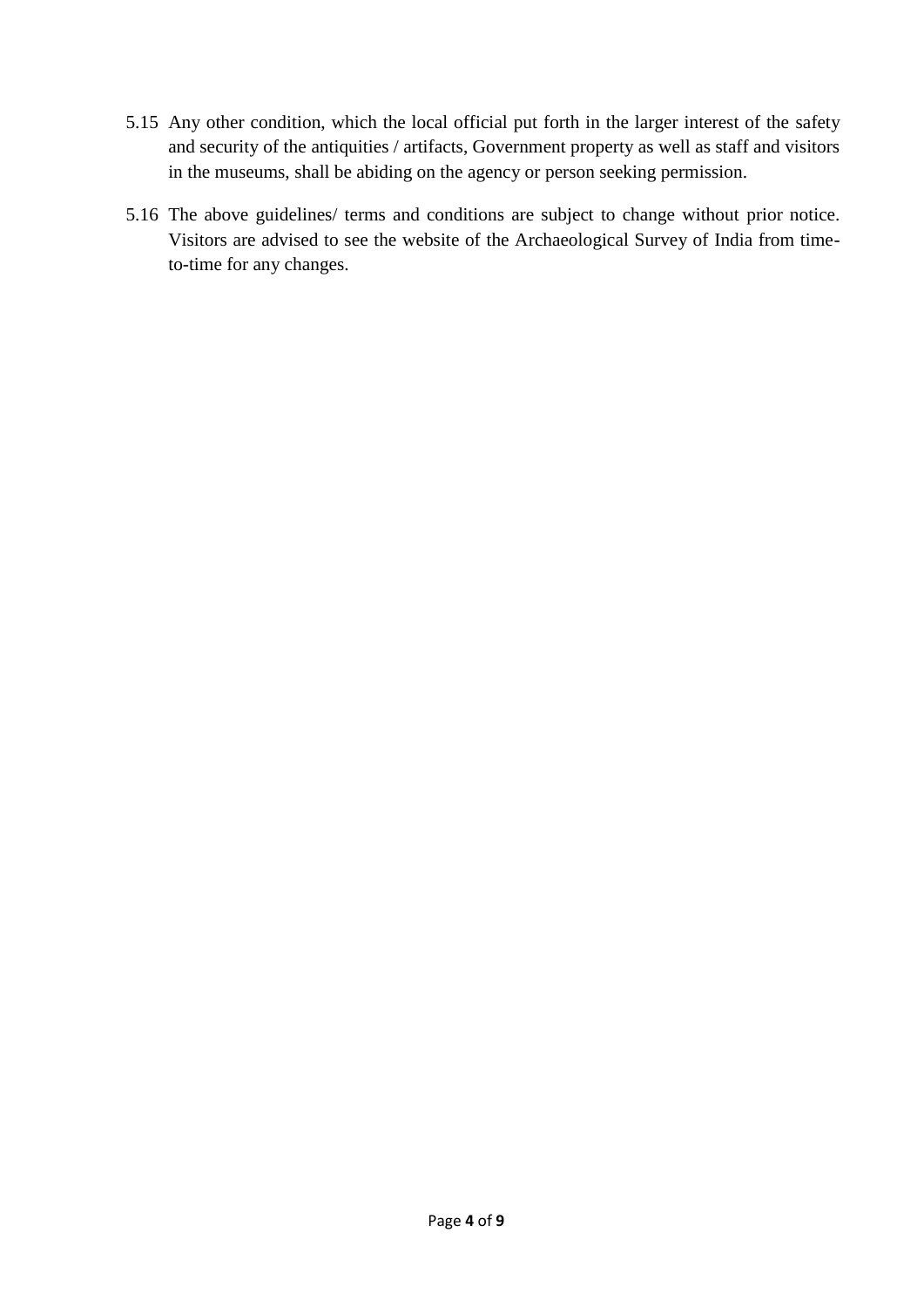# **Requisition Proforma for Photography Permission (Academic Purposes) (for using tri-pod/ monopod/ multiple lenses/ large photography bags)**

| <b>Name of the Applicant</b>                                                                               |  |
|------------------------------------------------------------------------------------------------------------|--|
| Passport size Photograph (upto 2 MB)                                                                       |  |
|                                                                                                            |  |
|                                                                                                            |  |
|                                                                                                            |  |
| Profession - Research Scholar/ Educator/ Govt.                                                             |  |
| Employee/ Independent Researcher/<br>Departmental/ Official/ Others                                        |  |
| <b>Affiliation/ Organisation</b>                                                                           |  |
| <b>Address</b>                                                                                             |  |
| Age                                                                                                        |  |
| <b>Nationality</b>                                                                                         |  |
| Passport Number (other than Indian National)/<br><b>Identity Card Number</b>                               |  |
| <b>Contact Number</b>                                                                                      |  |
| <b>E-mail Address</b>                                                                                      |  |
| Purpose of photography - Research/<br><b>Conference Presentation/ Publication</b>                          |  |
| Name of the museum(s) for which permission<br>in required - 1 or multiple (up to 5 at a time)              |  |
| Date(s) of visit                                                                                           |  |
| Type of Camera/ number of lenses                                                                           |  |
| Name of the HOD (in case, if affiliated with any<br>university) (attach forwarding letter from the<br>HOD) |  |
| Any other detail                                                                                           |  |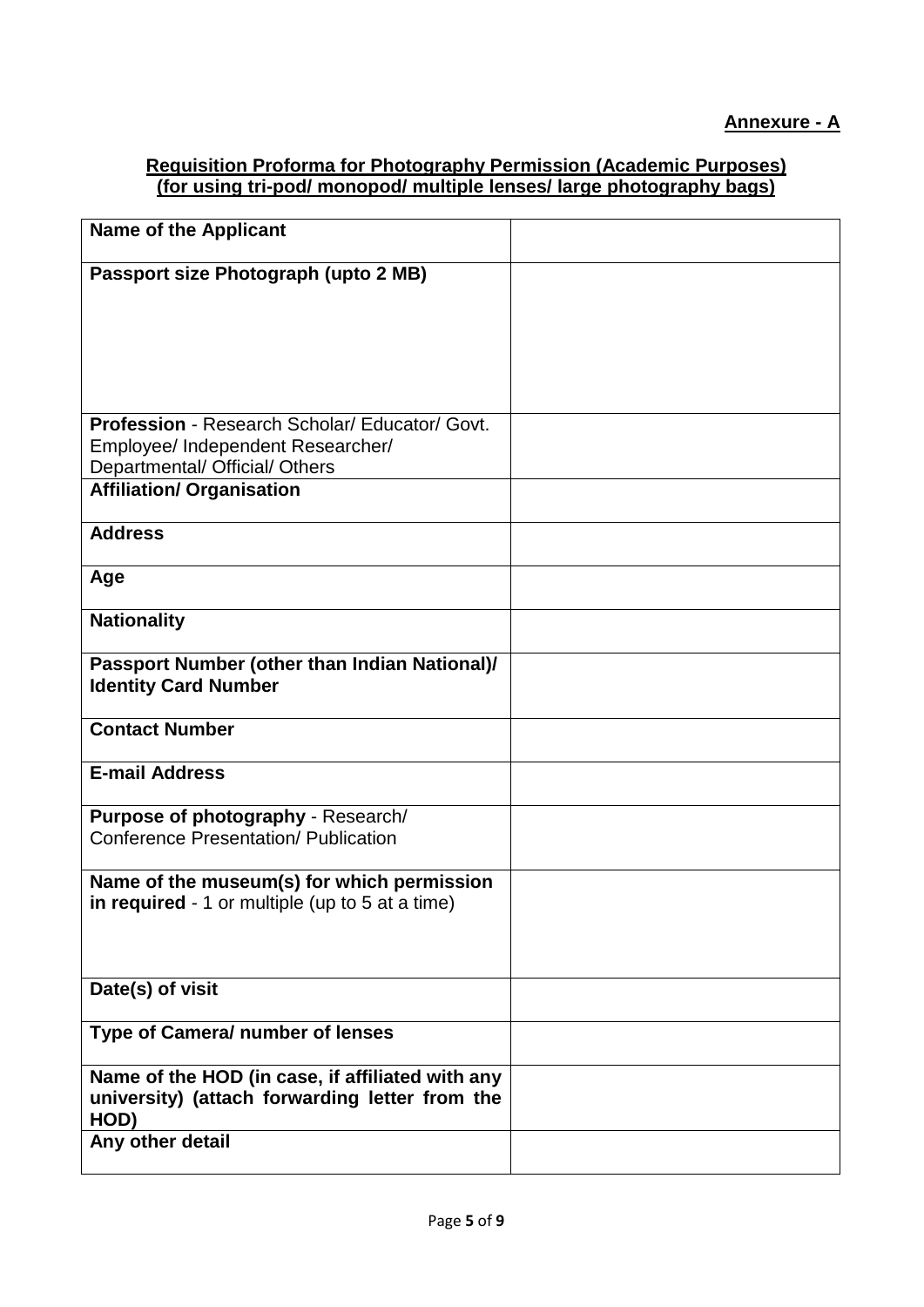# **Annexure - B**

# **Proforma for Requesting Digital Photograph**

(for Commercial Purposes)

| <b>Name of the Applicant</b>                                                       |                    |
|------------------------------------------------------------------------------------|--------------------|
| Passport size Photograph (upto 2 MB)                                               |                    |
|                                                                                    |                    |
|                                                                                    |                    |
|                                                                                    |                    |
|                                                                                    |                    |
| Profession - Research Scholar/ Educator/ Govt.                                     |                    |
| Employee/ Independent Researcher/ Departmental<br><b>Officer/ Official/ Others</b> |                    |
| <b>Affiliation/ Organisation</b>                                                   |                    |
|                                                                                    |                    |
| <b>Address</b>                                                                     |                    |
| Age                                                                                |                    |
| <b>Nationality</b>                                                                 |                    |
| Passport Number (other than Indian National)/                                      |                    |
| <b>Identity Card Number preferably Aadhar Card</b>                                 |                    |
| <b>Contact Number</b>                                                              |                    |
| <b>E-mail Address</b>                                                              |                    |
| <b>Details of Commercial Use</b>                                                   |                    |
|                                                                                    |                    |
|                                                                                    |                    |
|                                                                                    |                    |
| Name of the museum(s) where object is stored                                       |                    |
|                                                                                    |                    |
|                                                                                    |                    |
| Accession number of the object(s) (if known)                                       |                    |
| Mode of payment (Demand draft/ ***E-payment)                                       | DD number and date |
| Any other detail                                                                   |                    |
|                                                                                    |                    |
|                                                                                    |                    |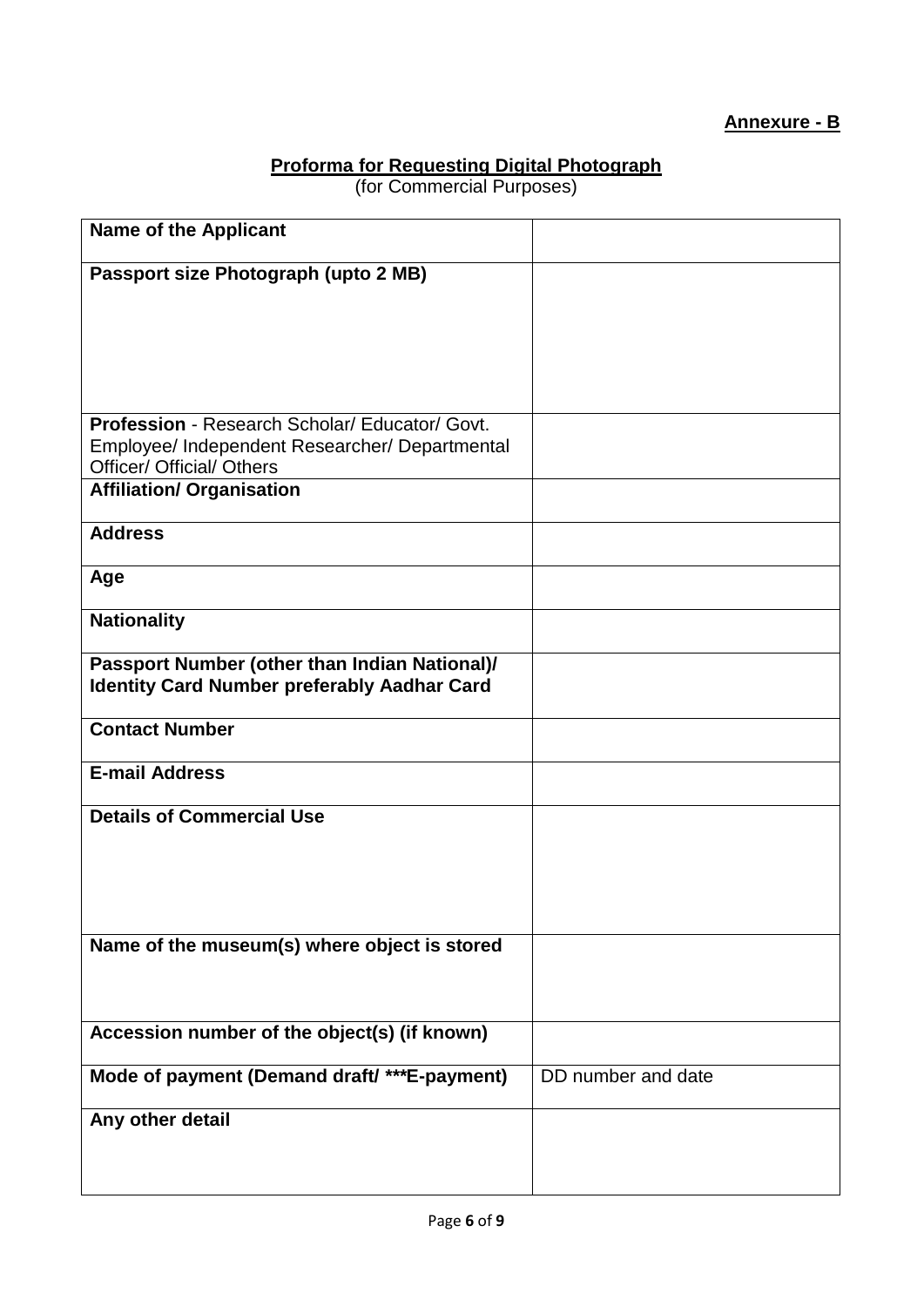### **\*\* Please note: Documents Required along with the form –**

1. One passport size photograph of the applicant

2. List of Museum(s) where object(s) is/ are stored

3. Accession number of the object(s)

4. Demand Draft amounting to  $\overline{7750}$ /- (non-refundable per image) in favour of the concerned incharge of the circle/ mini-circle i.e.

**The Superintending Archaeologist, name of the concerned circle, Archaeological Survey of India**

or

**The Deputy Superintending Archaeologist, name of the concerned mini circle, Archaeological Survey of India**

*\*\*\*The details regarding e-payment method will soon be updated.*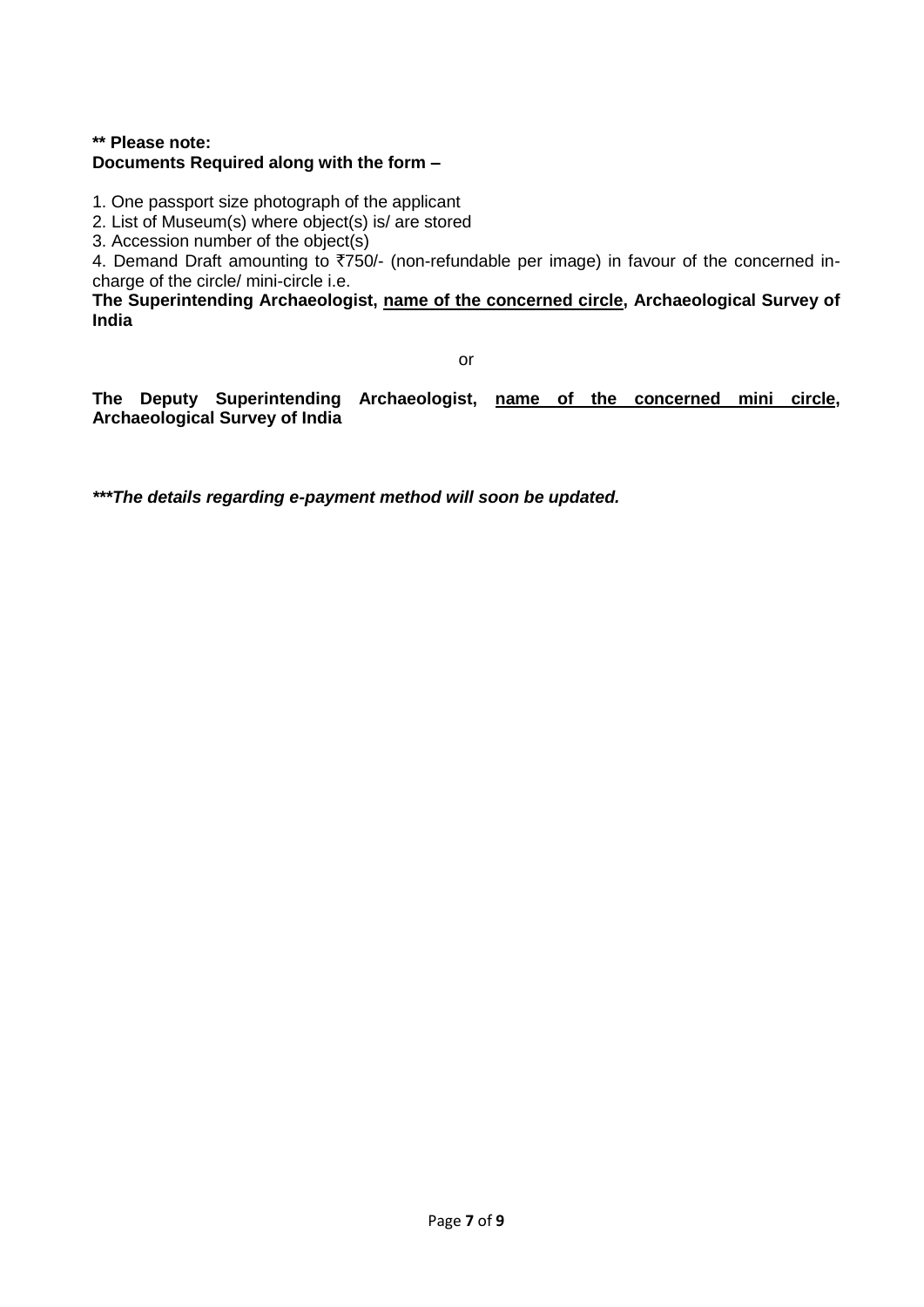# **Annexure - C**

# **Requisition Proforma for Filming Permission**

| <b>Name of the Applicant</b>                        |  |
|-----------------------------------------------------|--|
|                                                     |  |
| Passport size Photograph (upto 2 MB)                |  |
|                                                     |  |
|                                                     |  |
|                                                     |  |
|                                                     |  |
|                                                     |  |
|                                                     |  |
|                                                     |  |
| <b>Profession</b>                                   |  |
|                                                     |  |
|                                                     |  |
| <b>Affiliation/ Organisation</b>                    |  |
|                                                     |  |
| <b>Address</b>                                      |  |
|                                                     |  |
| Age                                                 |  |
|                                                     |  |
|                                                     |  |
| <b>Nationality</b>                                  |  |
|                                                     |  |
| <b>Passport Number (other than Indian National)</b> |  |
|                                                     |  |
|                                                     |  |
| <b>Identity Card Number</b>                         |  |
|                                                     |  |
| <b>Contact Number</b>                               |  |
|                                                     |  |
| <b>E-mail Address</b>                               |  |
|                                                     |  |
|                                                     |  |
| Purpose of filming - Educational/ Film/             |  |
| Documentary/ Other                                  |  |
|                                                     |  |
| Name of the museum(s) for which permission          |  |
| in required - 1 or multiple (up to 5 at a time)     |  |
|                                                     |  |
|                                                     |  |
|                                                     |  |
|                                                     |  |
| Date(s) of visit                                    |  |
|                                                     |  |
| <b>Type of Camera</b>                               |  |
|                                                     |  |
|                                                     |  |
| ** Number of Crew Members (attach details in        |  |
| jpg/pdf format) [attachment should not exceed 2 MB] |  |
|                                                     |  |
|                                                     |  |
|                                                     |  |
|                                                     |  |
|                                                     |  |